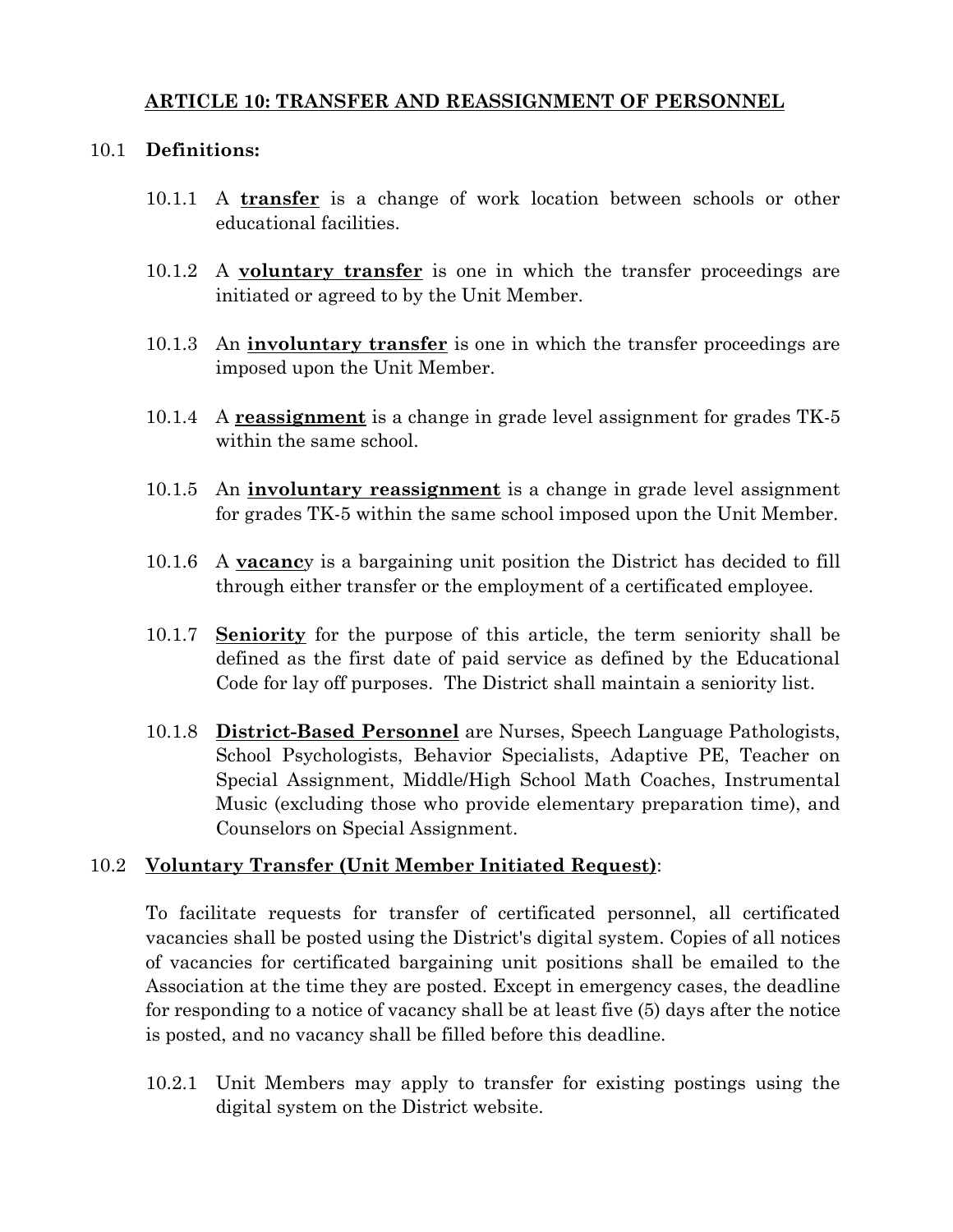- 10.2.2 Unit Member requests for transfer to vacant positions shall be given careful consideration, and when qualifications are substantially equal and in the best interests of the District, Unit Members shall be given preference in placement in such positions over persons not currently employed in the District. Seniority shall be one of the determining factors in granting transfers and reassignments. Unit Members transferred involuntarily or due to school closures shall be accorded first priority in filling all vacancies for which they have an appropriate credential. Changes in assignment caused by voluntary transfers shall occur either at semester break or prior to the beginning of the instructional year. At the District's discretion, voluntary transfers may occur at other times during the year.
- 10.2.3 A Unit Member who requests a transfer and is qualified for the position shall be granted an interview with the principal of the school where the vacancy exists or with an appropriate administrator. A Unit Member shall be notified verbally or in writing of the decision to grant or deny a request within ten (10) work days of the decision. If the decision is unsatisfactory to the Unit Member, a conference with the principal and the Personnel Administrator may be held if the Unit Member so requests. If a Unit Member initiated transfer request is denied, the employee shall be provided with specific reasons for the denial within ten (10) work days by the appropriate administrator upon the Unit Member's request.
- Those Unit Members seeking a transfer for the fall semester of any given 10.2.4 school year shall submit their transfer application requests between February 1 and August 31. Transfer requests for the spring semester must be submitted between September 1- January 31. Transfer requests shall remain in effect for the window period in which they are submitted.

#### 10.3 Involuntary Transfer.

- 10.3.1 Involuntary transfers shall not be punitive or disciplinary in nature but shall be based exclusively on legitimate educationally related needs of the District.
- 10.3.2 When the District Administration determines that an involuntary transfer is necessary, it may be for the following reasons:
	- An increase or decrease in the number of students at a school site. A)
	- $B)$ Class size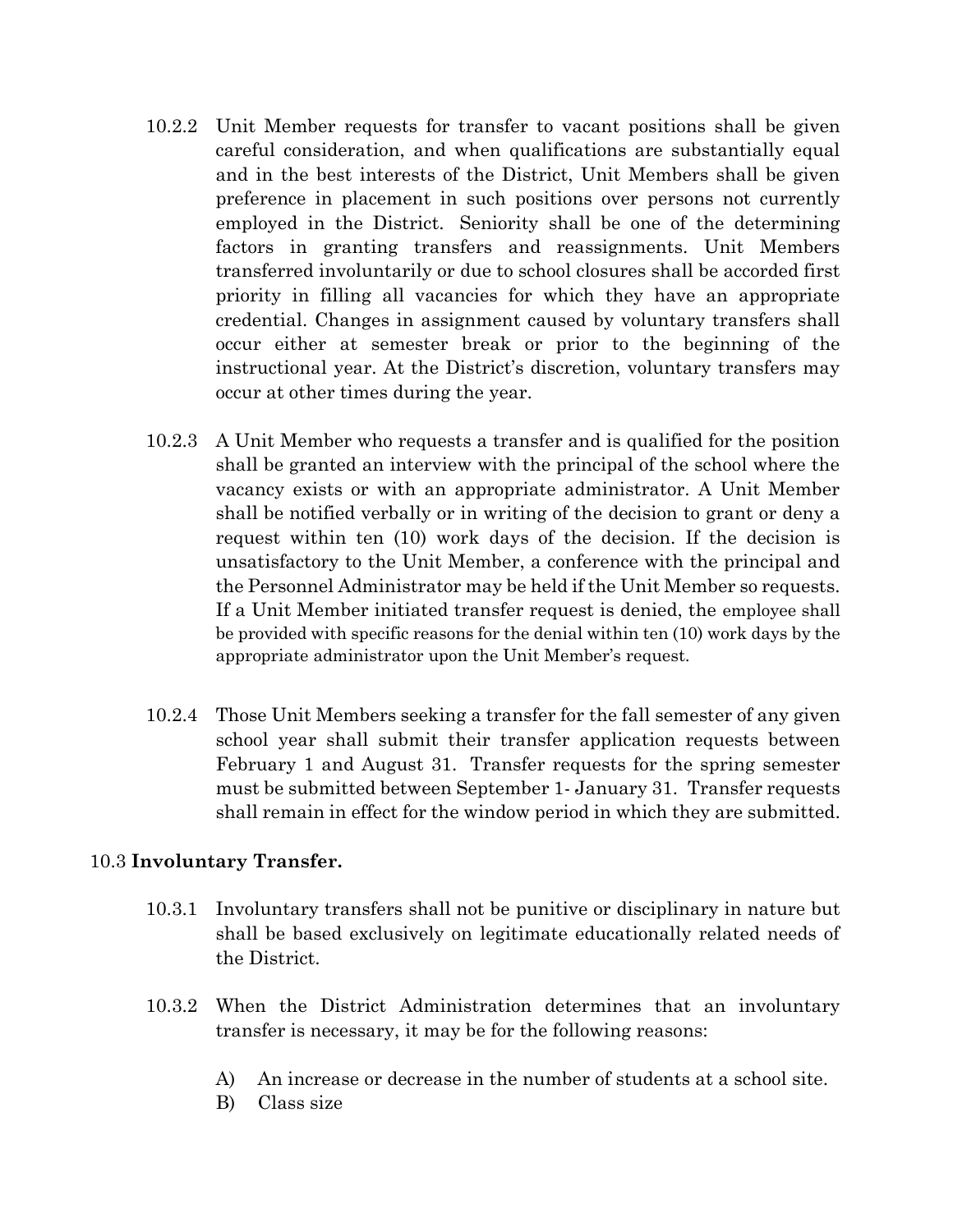- C) Elimination or changes in programs and/or funding
- D) School opening or closing (10.2.2 and 10.8.6 would also apply)
- E) Any other legitimate educational related need of the District
- 10.3.3 Prior to any involuntary transfer occurring, volunteers shall be sought. An email copy of the posting to seek volunteers shall be sent to the President of the Association.
- 10.3.4 If there are no volunteers Site Administration shall use the following ordered criteria when determining the Unit Member(s) who will be the subject of the involuntary transfer.
	- A Unit Member's credential(s) and/or certification  $1)$
	- 2) Least seniority in the District
	- 3) Least seniority at the site
	- 4) Lot
- 10.3.5. Involuntary transfer shall be preceded by a meeting between the Unit Member and the appropriate administrator, at which time the Unit Member shall be notified of the reason(s) for the transfer and efforts will be made to reach agreement with the change. If the Unit Member requests, the reasons for transfer shall be provided in writing.
- 10.3.6 Except in instances where an insufficient number of students requires a decrease in number of Unit Members at a school, an involuntary transfer shall take effect at semester break or prior to the school year. The District shall inform a Unit member of an involuntary transfer before the end of the school year. If a Unit Member is notified after the end of the school year of the involuntary transfer, the District shall provide the employee with the reasons for the timing of the transfer.

If a Unit Member is involuntarily transferred at anytime  $10.3.6.1$ during the school year, the Unit Member shall be allowed two (2) days release time to break down existing class, set up the new class, and gather necessary materials.

If requested by the Unit Member, a third day shall be granted  $10.3.6.2$ for the purpose of curriculum planning, program design, and student performance reporting.

A fourth day shall be granted if the site Administrator 10.3.6.3 determines the Unit Member needs to observe other comparable programs, and participate in additional curriculum planning.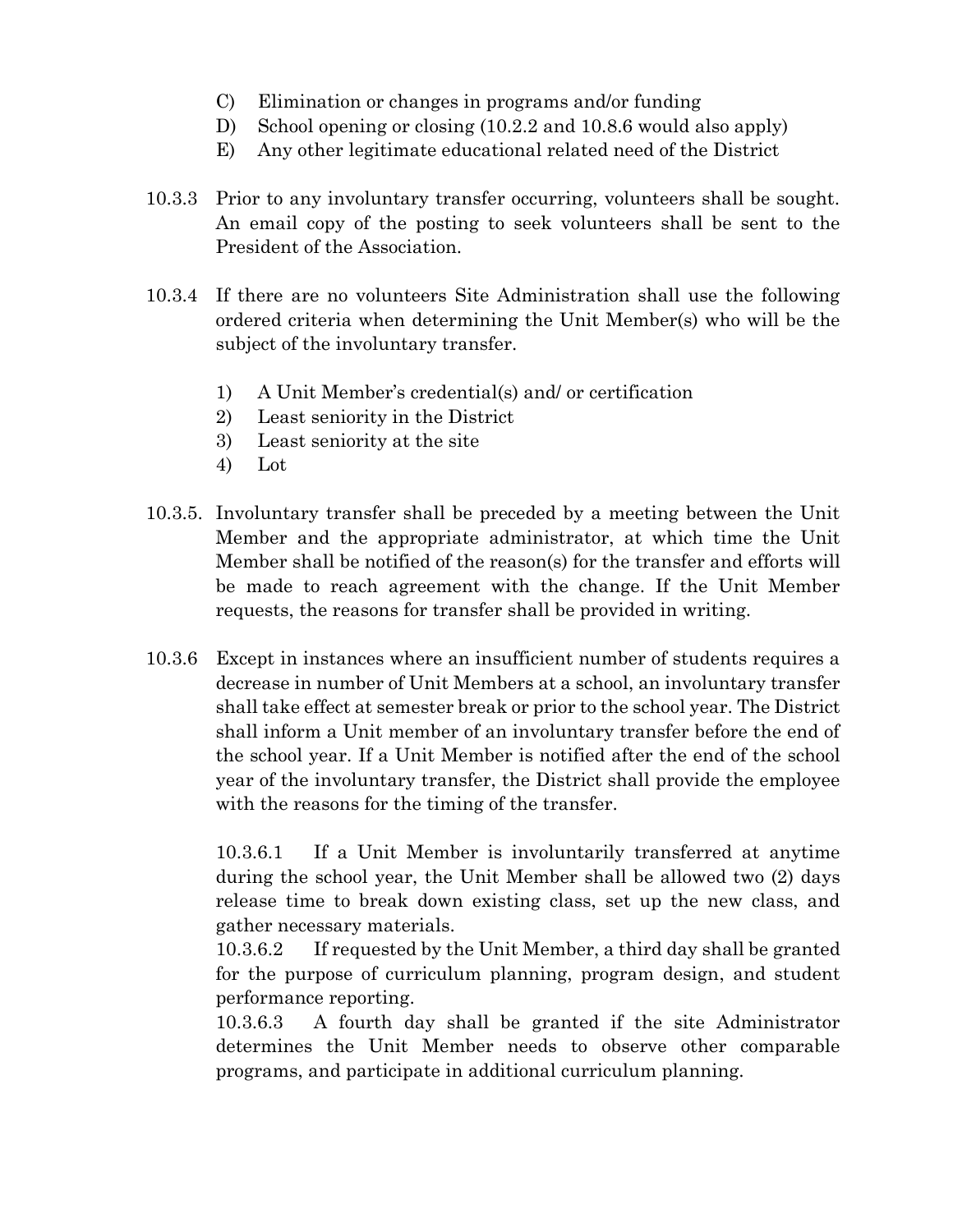10.3.6.4 No employee shall be transferred with fewer than four (4) days notice prior to beginning the new assignment. This notice provision shall not apply for the first three (3) weeks of each semester.

- Should a transfer be made during the summer recess, the Personnel  $10.3.7$ Administrator or designee shall arrange to meet with the Unit Member to be transferred. If practical, the appropriate administrators shall be present at this meeting. If the Unit Member is out of the District and the District makes a reasonable attempt but cannot set such a meeting before the transfer is to occur, a written notice of transfer shall be mailed to the Unit Member. A subsequent meeting regarding reasons for the transfer shall be held within five (5) work days of a Unit Member request for such a meeting. Said reasons shall be put in writing if the Unit Member so requests.
- 10.3.8 If a Unit Member is involuntarily transferred at any time outside of their contracted work year, the Unit Member shall be allowed two (2) days to break down and set up their respective classrooms. The Unit Member shall coordinate these days with the respective site administrators. The Unit Member shall be compensated at their current daily rate of pay per day.
- 10.3.9 Upon request, custodial assistance in moving school materials shall be provided.
- 10.3.10 A Unit Member involuntarily transferred on account of staff reductions at her/his assigned school, shall be afforded preferential transfer rights back to her/his previous assignment over any other interested applicant if a position becomes vacant during the next three (3) semesters or YRE equivalent and shall be notified prior to the posting of the position. Under these circumstances, the criteria set out in Section 10.2.2 shall not apply.
- 10.3.11 A Unit Member who has been involuntarily transferred, shall not be involuntarily transferred for the next two (2) years. Elementary teachers providing preparation time to other Bargaining Unit Members are exempt from this provision.
- 10.3.12 The Superintendent may involuntarily transfer a Unit Member if their behavior has created a conflict at the site (excluding with Administration) resulting in an environment that is hostile, threatening, discriminatory and/or disruptive to a Unit Member's duties. The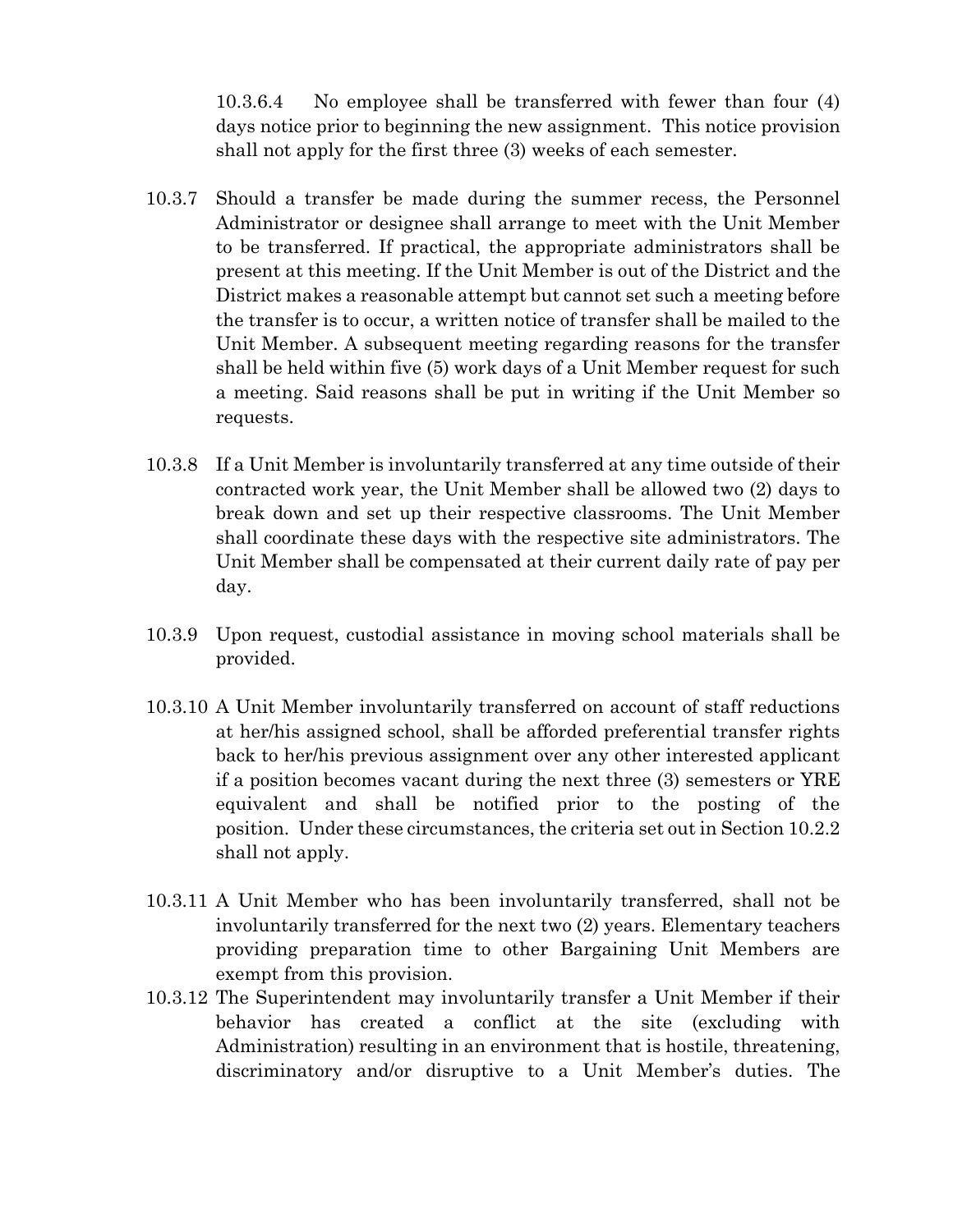Superintendent shall meet with the Association President to outline the reason(s) for the proposed transfer.

10.3.12.1 Prior  $\mathbf{t}$ the involuntary transfer in 10.3.12 the Superintendent or designee and the Association President or designee, shall attempt to informally resolve the conflict. If a Unit Member refuses to participate in the conflict resolution, or if the resolution attempt is unsuccessful, they can be involuntarily transferred.

10.3.12.2 The Superintendent shall be limited to no more than three (3) involuntary transfers each school year.

10.3.12.3 A Unit Member for whom 10.3.12 is applied shall be moved to a like position consistent with their credentials (e.g. general education teacher to general education teacher, counselor to counselor) and shall not be placed in a substitute position.

- 10.3.13 Should a part-time position become vacant at a secondary school site that has experienced staff reductions, the Principal shall have the discretion to determine whether to treat the position as part time vacancy or to make available to Unit Members at the school a "one-sixth" assignment.
- 10.3.14 The filing of a grievance concerning involuntary transfer shall not prevent the transfer from going into effect. Should the resolution of the grievance result in a reversal of the transfer, the employee shall return to previous status.
- 10.3.15 Compensation for Involuntary Transfers. A Unit Member involuntarily transferred to an outlying school shall receive an isolation factor stipend in the amount set forth in Appendix C5-Compensation for Involuntary Transfer.

# 10.4 Involuntary Reassignments:

- 10.4.1 Involuntary reassignment shall not be punitive or disciplinary in nature but shall be based exclusively on legitimate educationally related needs of the District.
- 10.4.2 When the District Administration/Site Administrator determines that an involuntary reassignment is necessary, it may be for the following reasons:
	- An increase or decrease in the number of students at a school site. A)
	- B) Class size
	- $\mathcal{C}$ ) Elimination or changes in programs and/or funding
	- D) Any other legitimate educational related need of the District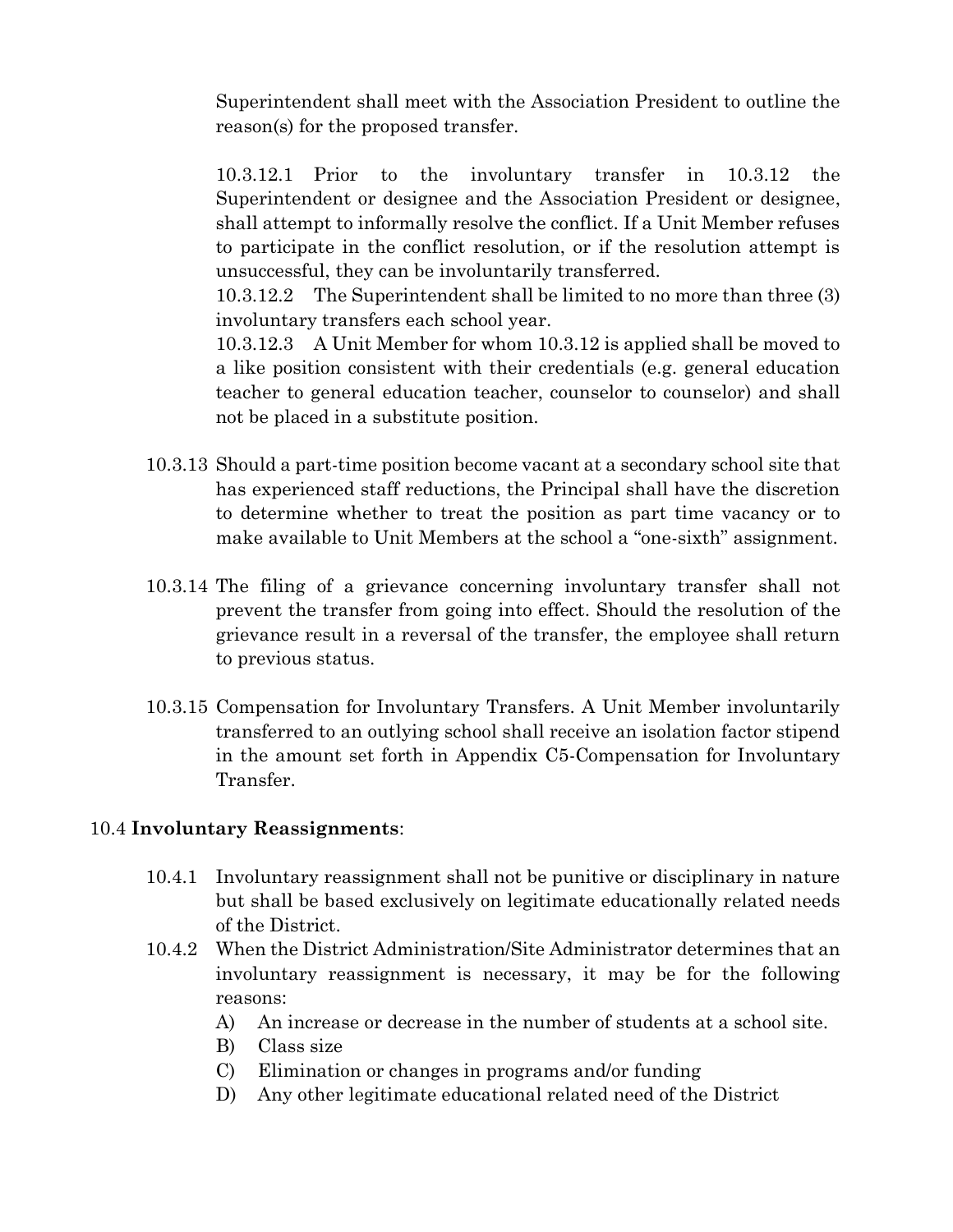## 10.4.3 Procedure

Prior to making any reassignments, volunteers shall be  $10.4.3.1$ sought from within the school and shall be considered first with an individual meeting with site administration. A copy of the email requesting a volunteer(s) shall be sent to the Association.

10.4.3.2 The site administrator shall seek input from the teachers at the reduced grade level team(s).

 $10.4.3.3$ A Unit Member identified for reassignment shall be notified in writing of the reasons for the reassignment.

10.4.3.4 If the Unit Member so requests, a meeting shall be held between the Unit Member, the Principal and the Personnel Administrator or designee, to discuss the reasons for the reassignment. Nothing herein shall preclude the reassignment from becoming effective at such time as is determined to be necessary by the District.

- 10.4.4 If a Unit Member is involuntarily reassigned at any time during the school year, the Unit Member shall be allowed two (2) days release time to break down existing class, set up the new class, and gather necessary materials.
- 10.4.5 If requested by the Unit Member, a third day shall be granted for the purpose of curriculum planning, program design, and student performance reporting.
- 10.4.6 A fourth day shall be granted if the site Administrator determines the Unit Member needs to observe other comparable programs, and participate in additional curriculum planning.
- No employee shall be reassigned with fewer than four (4) days notice 10.4.7 prior to beginning the new assignment.

# 10.5 Counselors

Prior to posting a position for a counselor whose assignment will be at more than two sites, the Association will be consulted.

# 10.6 District-Based Personnel

10.6.1. Article 10.3 Involuntary Transfer shall not apply to District Based Personnel, as defined in section 10.1.8.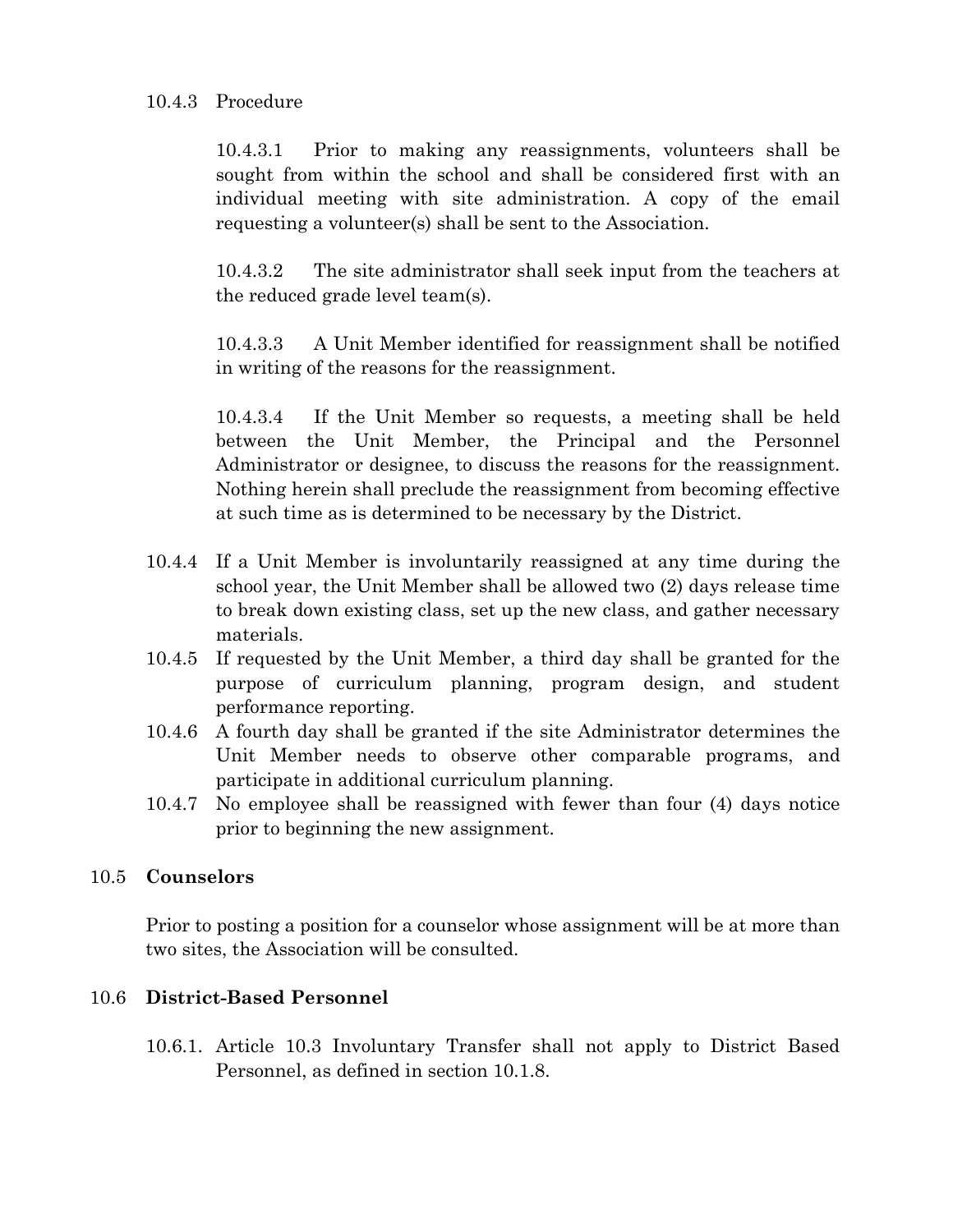- 10.6.2 In the event Behavior Specialists, Adaptive PE, Teacher on Special Assignment, Counselors on Special Assignment, Instrumental Music Teachers (excluding those who provide elementary prep time), or Math/High School Math Coaches need to be moved from one site to another due to District, professional, or student need, District Administration shall seek input from these members before making the change.
- 10.6.3 Nurses shall present a plan for their assignments to District Administration for mutual consideration. In the event that the parties cannot reach agreement, the final decision will rest with the District Administration.
- 10.6.4 Behavior Specialists, School Psychologists and Speech Language Pathologists shall meet with their immediate supervisor to provide input into their site assignment for the following school year.

Final assignments shall be determined by immediate supervisor using the following criteria:

- A. Number of students at the site(s)
- B. Number of special education students at the site(s) and taking into account particular student need
- C. Number and type of special education programs offered at the  $site(s)$
- D. Level of school served (elementary, middle, high, alternative)
- 10.6.5 Assignments for the following year shall be made by no later than June 1 of each calendar year, but are subject to change based on District /student need.
- 10.6.6 School Psychologists and Speech Language Pathologists shall be assigned to no more than two (2) sites. In the event the district has an educational need to assign an additional site, the Association President shall be consulted.
- 10.6.7 Assignments/changes in assignment pursuant to this section shall not be punitive or disciplinary in nature but shall be based exclusively on legitimate educationally related needs of the district.
- 10.6.9 Should there be a need for a reassignment after the beginning of the school year, District-based personnel shall meet with their immediate supervisor to explore all alternatives prior to reassigning the Districtbased employee(s).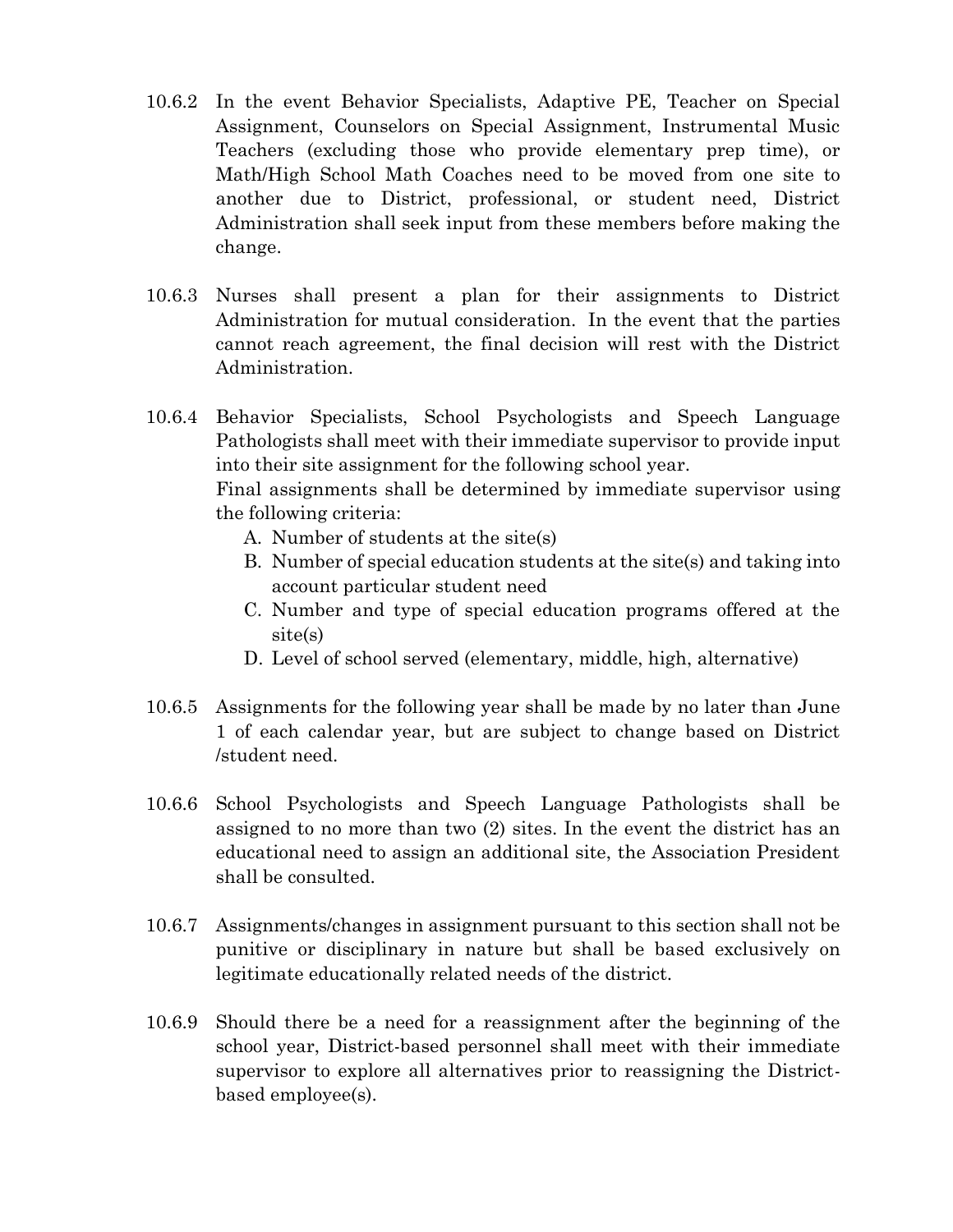- 10.6.10 Reassignments during the school year may occur for the following reasons:
	- A) Significant changes in caseload
	- Significant changes in student enrollment B)
	- Increase in staffing numbers that allows for assignment C) redistribution
	- Any other legitimate educational related need of the District D)
- 10.6.11 Appendix C-5 Mileage Reimbursement shall apply to district-based personnel for travel between sites during the work day. Mileage shall not be paid for travel from home to the first worksite and from the last worksite to home.
- 10.6.12 District-based employees defined in 10.1.8 who are assigned to one or more of the following sites shall be entitled to an annual stipend in the amount of \$1,500.00; Cottonwood, Hamilton K-5, Hamilton 6-12, and Idyllwild.

#### 10.7 Extra Duty Opportunities.

10.7.1 Site-Based: For all site based extra duty positions at sites (e.g. credit recovery, grade level leads, department chairs, AVID coordinator) excluding high school head athletic coaches and summer school positions: Notices of all known and District funded extra duty opportunities for the following school year shall be emailed to the members at respective sites by Administration or designee by May 1 of each school year. For extra duty opportunities identified after May 1 of each school vear, notification via email shall be sent as soon as possible. All postings shall be for five (5) workdays.

 $10.7.1.1$ Notifications shall specify the length of term for the extra duty assignment.

 $10.7.1.2$ Members qualified and interested in the assignment shall apply via an email to their Administrator with an interest letter explaining their qualifications. All candidates shall be interviewed and considered by Administration for the opportunity.

10.7.2 High School Head Athletic Coaches: The District shall post and recruit for high school head athletic coaches separately. Postings shall be made internally via email, and may be posted for outside candidates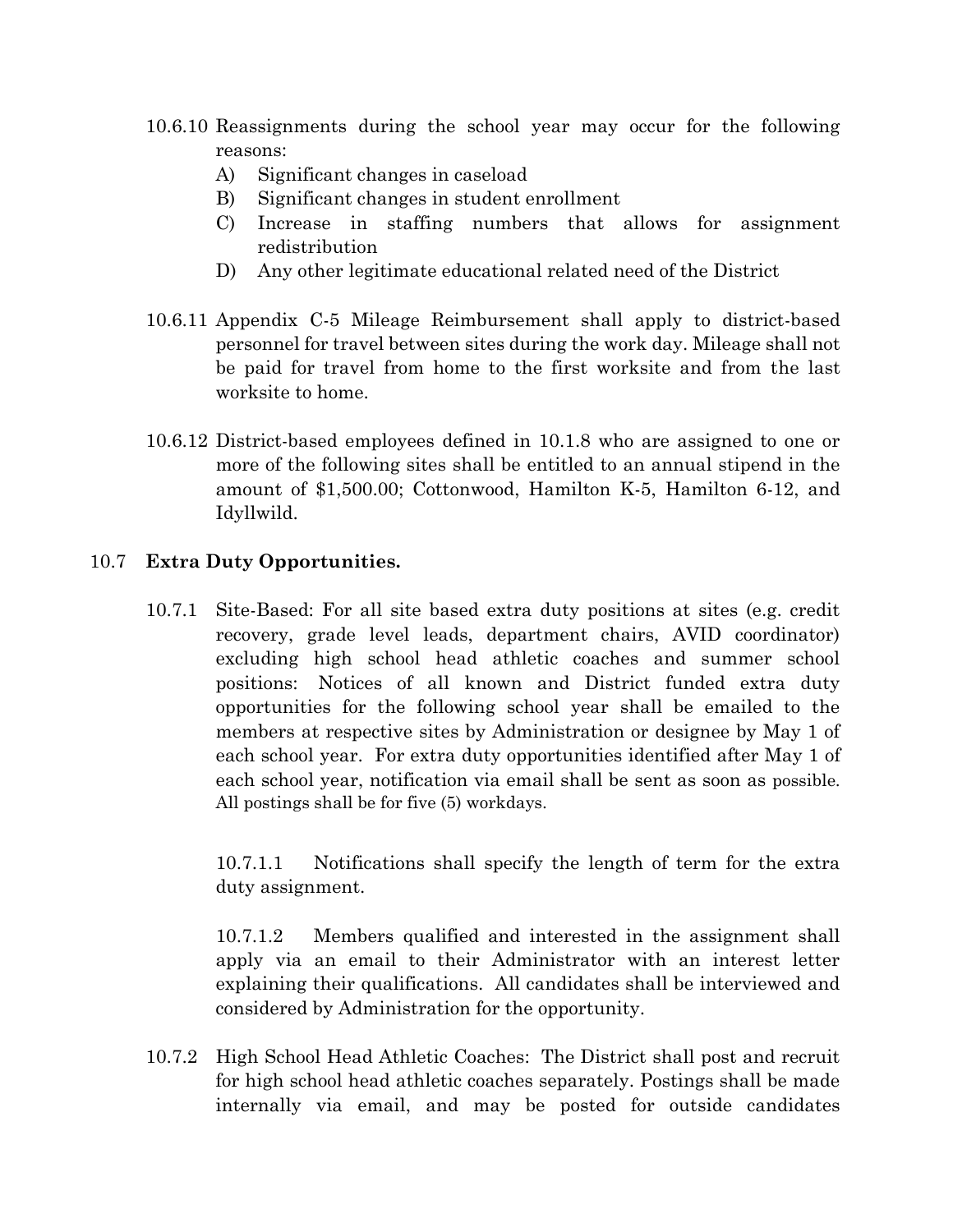simultaneously. Bargaining Unit candidates who meet minimum requirements as determined by the posting shall receive an interview prior to any non-bargaining Unit candidates. In the event no qualified Bargaining Unit candidates are found, as determined by the District, classified employees or walk-on coaches may be considered.

 $10.7.2.1$ In the event an athletic coach is removed from a coaching position or quits during the season, the coach is entitled to a prorated amount of compensation outlined in Appendix C-2.

10.7.3 District-Based Extra Duty Position.

A list of all District-based extra duty assignments shall be  $10.7.3.1$ posted on the district website. Applications for such positions (whether vacant or not) may be placed on file with the District.

 $10.7.3.2$ If there are more applicants than available positions, the District shall interview all qualified applicants.

 $10.7.4 A$ Unit Member who has served in an extra duty assignment but who is advised that she/he will not be offered the assignment again, may ask the site administrator for the reason(s) for this decision. Nothing in this section shall in any way diminish the District's rights as set forth in Education Code Section 44923

# 10.8 District Reorganization:

The following procedures shall apply to transfers and reassignments resulting from District reorganization including, but not limited to, opening new schools, closure of schools, year-round calendar, or change in grade level configuration.

- 10.8.1 Within ten (10) work days of a Governing Board decision to implement District reorganization, i.e., opening a new school, closing of a school, year-round education implementation at an established site, or grade level reorganization, a meeting shall be held with staff impacted by the change.
- 10.8.2 Within ten (10) work days of the initial meeting with the staff, Unit Members shall be surveyed for the purpose of providing an opportunity for them to state their preferences for the following year's assignment. A Unit Member may submit to the Personnel Office a change or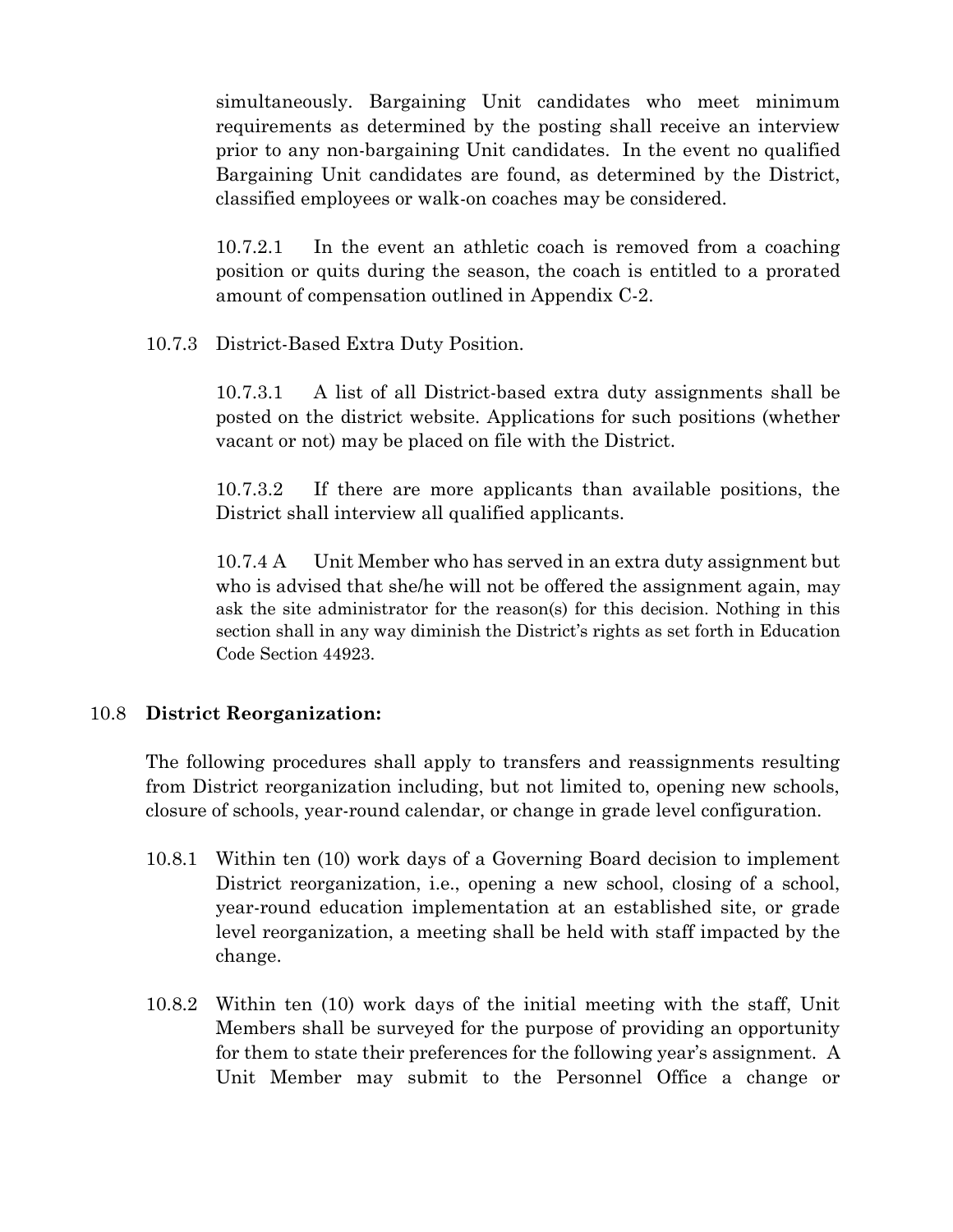modification of the information stated on her/his survey at any time during this procedure.

- 10.8.3 The District shall make every effort to honor voluntary transfer requests. If two or more Unit Members with appropriate credentials apply for a transfer, the Unit Member with the most seniority, education, experience, and best performance shall receive her/his transfer request.
- 10.8.4 Any Unit Member at a work site where the work calendar changes, e.g., regular to year-round or year-round to regular, who is unable to be accommodated by the voluntary transfer procedure the first year, shall be granted a voluntary transfer the following year.
- 10.8.5 Release Time

 $10.8.5.1$ If a Unit Member is involuntarily transferred pursuant to this section, the Unit Member shall be allowed two (2) days release time to break down existing class, set up the new class, and gather necessary materials.

 $10.8.5.2$ If requested by the Unit Member, a third day shall be granted for the purpose of curriculum planning, program design, and student performance reporting.

 $10.8.5.3$ A fourth day shall be granted if the site Administrator determines the Unit Member needs to observe other comparable programs, and participate in additional curriculum planning.

No employee shall be transferred with fewer than three (3) 10.8.5.4 days notice prior to beginning the new assignment.

- 10.8.6 Unit Members who have been displaced by a school closure will be placed at a site of like level (elementary, middle or high), before the end of the school year and shall be given priority interview over all other candidates, and shall be placed prior to all voluntary transfers.
- 10.8.7 Unit Members shall receive updates via e-mail of all vacancies until all affected Unit Members have been placed.
- 10.8.8 Unit Members shall indicate their preferences from the list of vacancies from a list provided by the District.